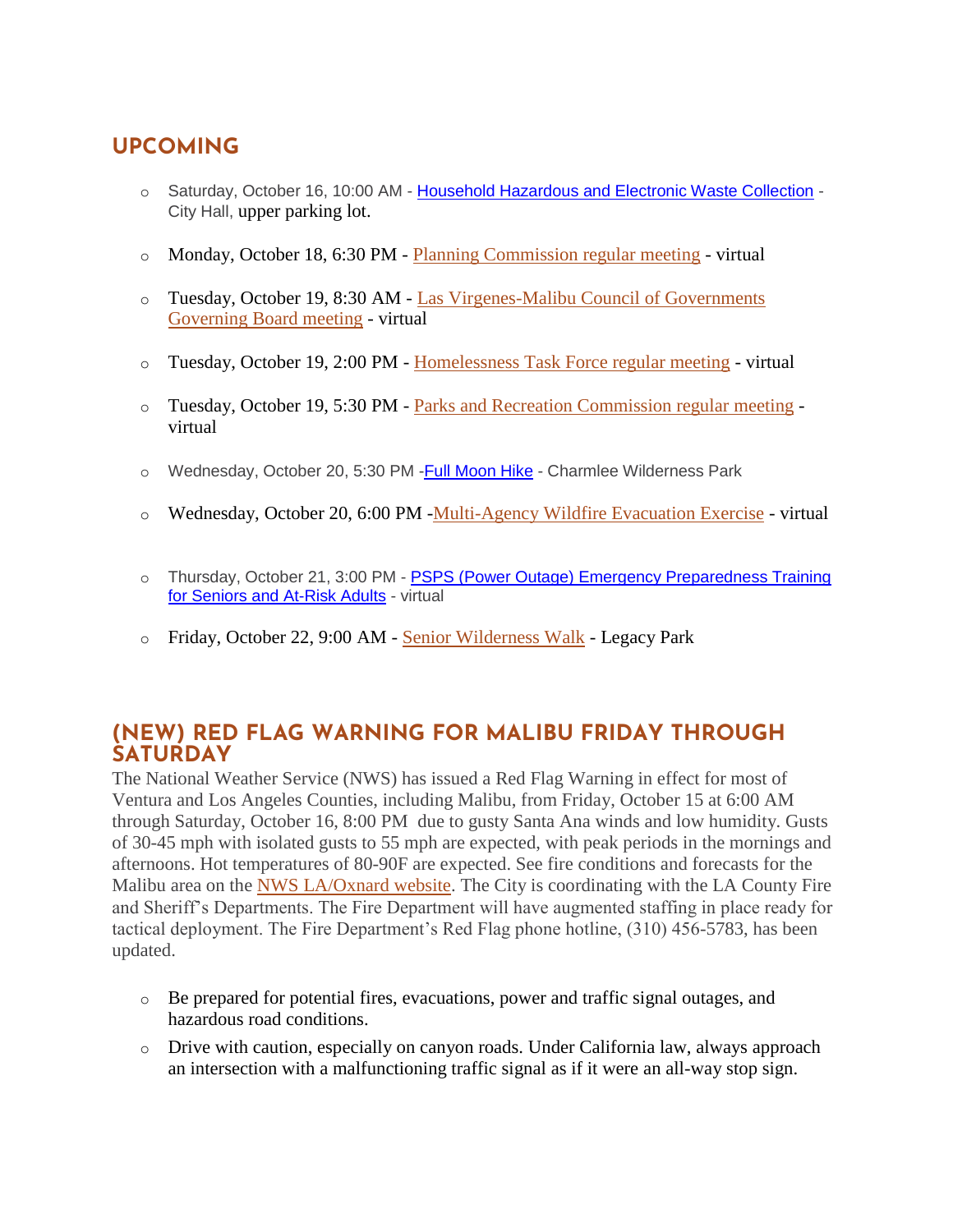- o Review your emergency plans, including evacuation routes and reunification locations, and check your emergency supplies for expired batteries, food and medication, including for pets.
- o Keep your gas tank full. Be sure you know how to manually open your garage door if the power is out.
- o Please check in on neighbors, family and friends who are elderly or disabled to make sure they are prepared and informed.
- o Monitor emergency and weather information on local AM and FM radio, which will function with a battery, hand-crank, solar or car radio when the power is out. Sign up for [emergency alerts from the City](https://www.malibucity.org/news) (scroll down to Alert Center) and [from LA County.](https://lacounty.gov/emergency/alert-la/)

### **(NEW) TRANCAS CANYON PARK AND CHARMLEES WILDERNESS PARK CLOSED OCTOBER 15 AND 16 DUE TO RED FLAG WARNING**

Trancas Canyon Park and Charmlee Wilderness Park will be closed for fire safety on Friday, October 15 and Saturday, October 16 due to a Red Flag Warning issued by the National Weather Service. Staff will monitor weather conditions and post any park closures or openings on the City's social media platforms and notification system.

#### **(NEW) MALIBU REBUILDS - STATISTICS**

Staff continues to work with homeowners to rebuild. Here are the current rebuild statistics:

- o Single Family Dwellings building permits issued 207
- $\circ$  Single Family Dwellings complete 54
- o Multifamily building permits issued 18 units
- o Multifamily building units complete- 12 units

### **CITY HALL OPEN TO THE PUBLIC - PUBLIC COUNTER HOURS**

With the re-opening of City Hall, the City has resumed public counter hours. Appointments are not necessary, but can be made [on the webpage](https://www.malibucity.org/appointments) or by phone. The Senior Center is closed out of an abundance of caution due to the COVID-19 Delta surge.

#### **ENVIRONMENTAL SUSTAINABILITY DEPARTMENT -** Appointments: 310-456-2489, ext. x390

Permits: Monday through Friday, 8:00 AM -12:00 PM, and 1:30 PM – 4:30 PM for walk-ins and appointments. Other times by appointment only.

**Building Plan Check:** Tuesday and Thursday, 8:00 AM -12:00 PM, for walk-ins and appointments. Other times by appointment only.

**Environmental Health:** Tuesday and Thursday, 8:00 AM -12:00 PM, for walk-ins and appointments. Other times by appointment only.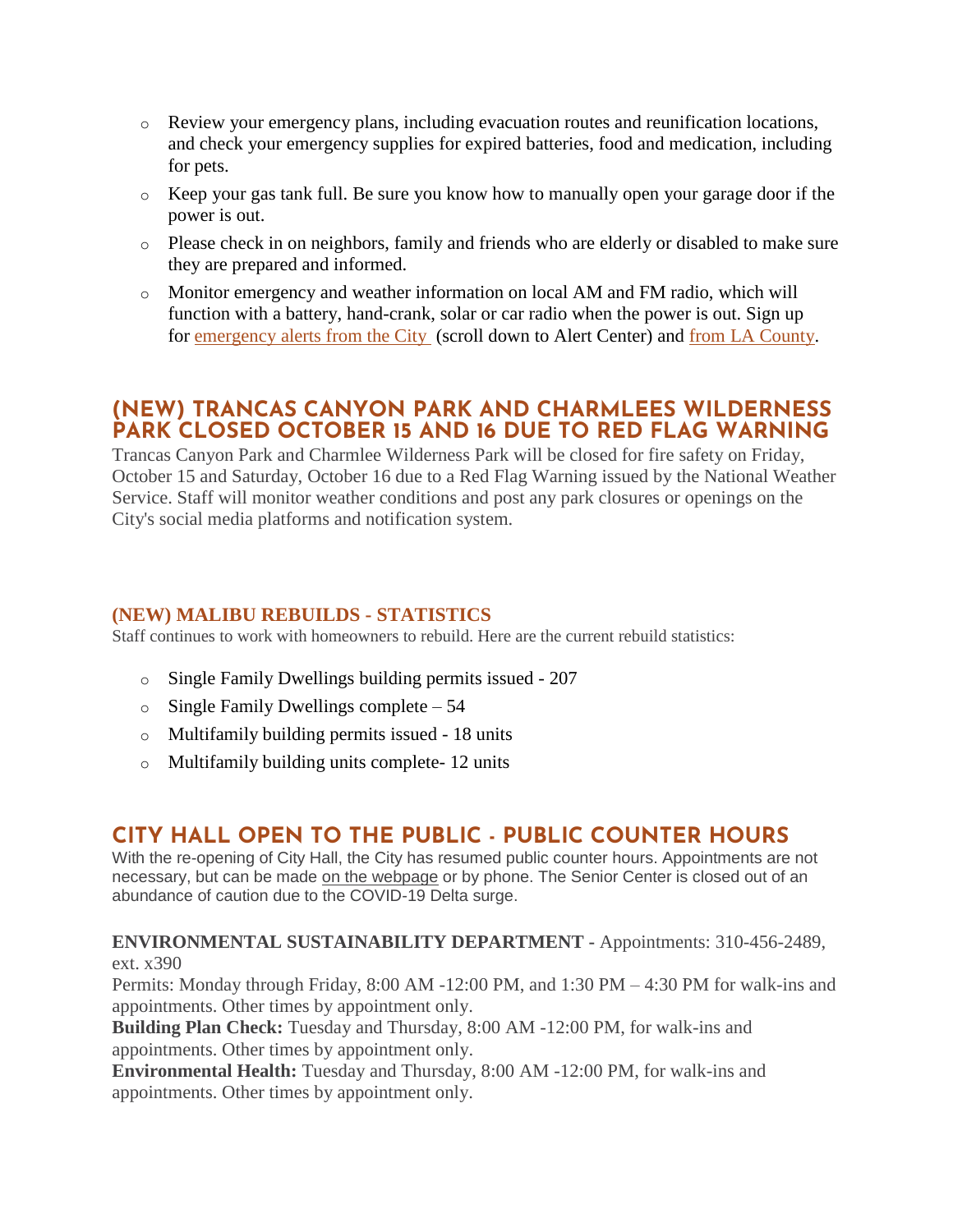**Geology/Coastal:** Monday and Wednesday 8:00 AM - 12:00 PM, for walk-ins and appointments. Other times by appointment only.

**PUBLIC WORKS DEPARTMENT -** Call for appointments: 310-456-2489, ext. 391

**PLANNING DEPARTMENT -** Appointments: 310-456-2489, ext. 485 **Public Counter:** Monday through Friday, 8:00 AM - 12:00 PM for walk-ins. Other times by appointment only.

**Biology Counter:** Tuesdays, 9:00 AM -11:00 AM. Other times by appointment only.

### **MALIBU REBUILDS - PLANNING CONSULTATIONS AND REBUILD RESOURCES**

The Fire Rebuild team is available Monday through Friday at City Hall for complimentary oneon-one consultations about any fire rebuild project. Contact Aakash Shah at [ashah@malibucity.org](mailto:ashah@malibucity.org) to set an appointment for phone or online meeting. For ideas about how to get started with your project, as well as numerous handouts, forms and resources, visit the Rebuild [webpage.](https://www.malibucity.org/901/Malibu-Rebuilds)

## **(NEW) COVID-19 RESPONSE UPDATE**

City staff continues to monitor and respond to the pandemic by participating in regular briefings and conference calls with partner agencies and issuing alerts and notifications regarding changes to the situation. On October 12, Los Angeles County Department of Public Health (LADPH) confirmed 17 new deaths and 1,005 new cases of COVID-19. Other key updates from the [County's COVID-19 Dashboard](http://publichealth.lacounty.gov/media/coronavirus/data/index.htm) as of October 12, 2021 include the following:

- o 667 confirmed positive cases and 10 deaths in the City of Malibu to date
- o 1,473,410 confirmed cases and 26,353 deaths in LA County to date
- o 684 current hospitalizations in LA County, a decrease of 208 since September 28

### **LIVE FUEL MOISTURE & FIRE CONDITIONS UPDATE - LFM 59%, CRITICAL**

The City tracks Live Fuel Moisture (LFM) as an important part of determining current fire conditions for our community. LFM is the percentage of water content to dry matter in live vegetation. As of September 30, LFM in the Santa Monica Mountains is at 59%, up from 58% on September 15. LFM can be as high as 200%, and 60% is considered critical and can cause extreme wildfire behavior. The Los Angeles County Fire Department Forestry Division conducts sampling approximately every two weeks and [posts the results on their website.](https://fire.lacounty.gov/fire-weather-danger) For current and forecast fire weather conditions and warnings for the Malibu area, visit the [National Weather](https://www.weather.gov/lox/)  [Service, Los Angeles/Oxnard website](https://www.weather.gov/lox/) (type "Malibu" or "90265" in the search box).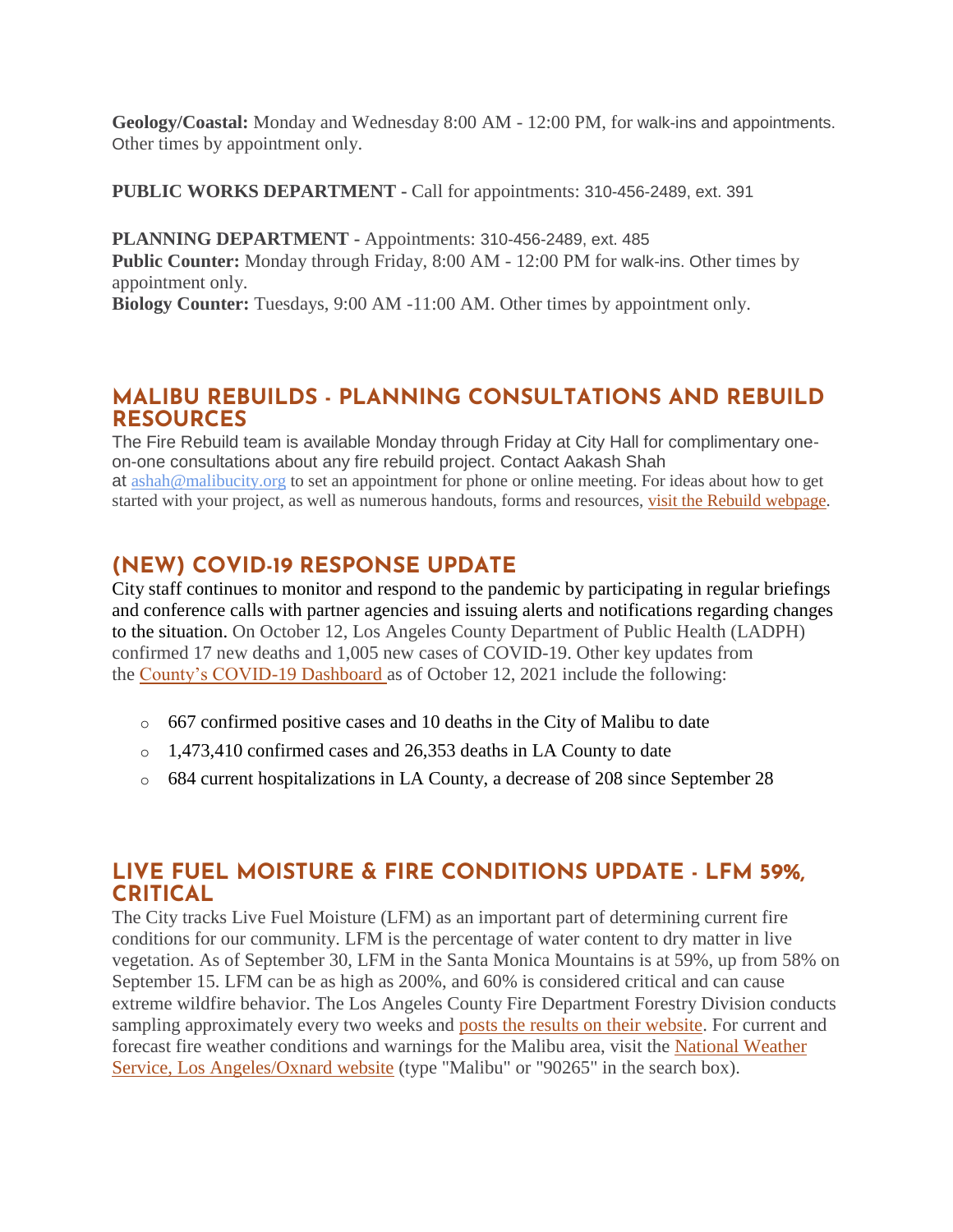### **(NEW) JOIN THE MULTI-AGENCY VIRTUAL WILDFIRE EVACUATION EXERCISE, OCTOBER 20**

Join the multi-agency virtual wildfire evacuation exercise organized by the City in partnership with the Los Angeles County Fire, Sheriff's and Public Works Departments, Caltrans and other agencies on Wednesday, October 20 at 6:00 PM as part of Malibu's wildfire preparedness efforts. Residents, businesses, employees, students and other community members are invited to observe the exercise, based on a scenario of a major wildfire burning through Malibu. This is an excellent opportunity to learn about the process, timeline, and roles of the responding agencies during a large-scale evacuation. The exercise will be followed by a Q&A session. The Zoom link will be [posted in the Fire Safety webpage.](https://www.malibucity.org/firesafety)

### **(NEW) CORRAL CANYON FIRE SAFETY ALLIANCE FIRE SAFETY EXPO, OCTOBER 17**

Join the Corral Canyon Fire Safety Alliance (CCFSA) for their Fire Safety Expo and Street Party on Sunday, October 17, 3:30 PM - 6:00 PM at Cool Glen Way and Fairside Road in Malibu. [Click for a map.](https://goo.gl/maps/Y9Gd859UtAgUx97X6) Meet your local firefighters, CERT volunteers, Arson Watch, CCFSA members and neighbors. Demonstrations and activities include Fire Engine 271, kids fire hose spray, fire apparatus displays, home fire protection equipment, the new CCSFA emergency radio system. Learn about fire protection zones, the future community fire station, text alerting systems, home hardening programs and more. The first 50 households attending will receive a free set of Corral Canyon emergency radios. CCFSA is a non-profit organization working to educate the community about fire preparedness and safety.

#### **VIDEO AND PRESENTATION FROM 2021 MALIBU COMMUNITY FIRE SEASON BRIEFING**

Did you miss Malibu's annual Community Fire Season Briefing on September 23 as part of 2021 National Preparedness Month? The presentation by LA County Fire Department Assistant Fire Chief Drew Smith, a Fire Behavior Analyst, covered local Live Fuel Moisture, expected weather patterns, and what that means for wildfire conditions this fall in Malibu. [See the presentation.](https://www.malibucity.org/DocumentCenter/View/28679/2021_Community_Wildfire_Briefing_ChiefSmith) Highlights include the September - December, 2021 forecast for hotter than normal temperatures, delayed and below-average rainfall due to the ongoing drought, and a near-normal level of Santa Ana wind events. All residents, employees, businesses, organizations, students and other Malibu stakeholders are encouraged to review the presentation so they can be prepared for dangerous wildfire conditions this fall. You can see the presentation online or [watch video of the event](https://www.youtube.com/watch?v=pVOgituwP0Q)  [online](https://www.youtube.com/watch?v=pVOgituwP0Q)**.**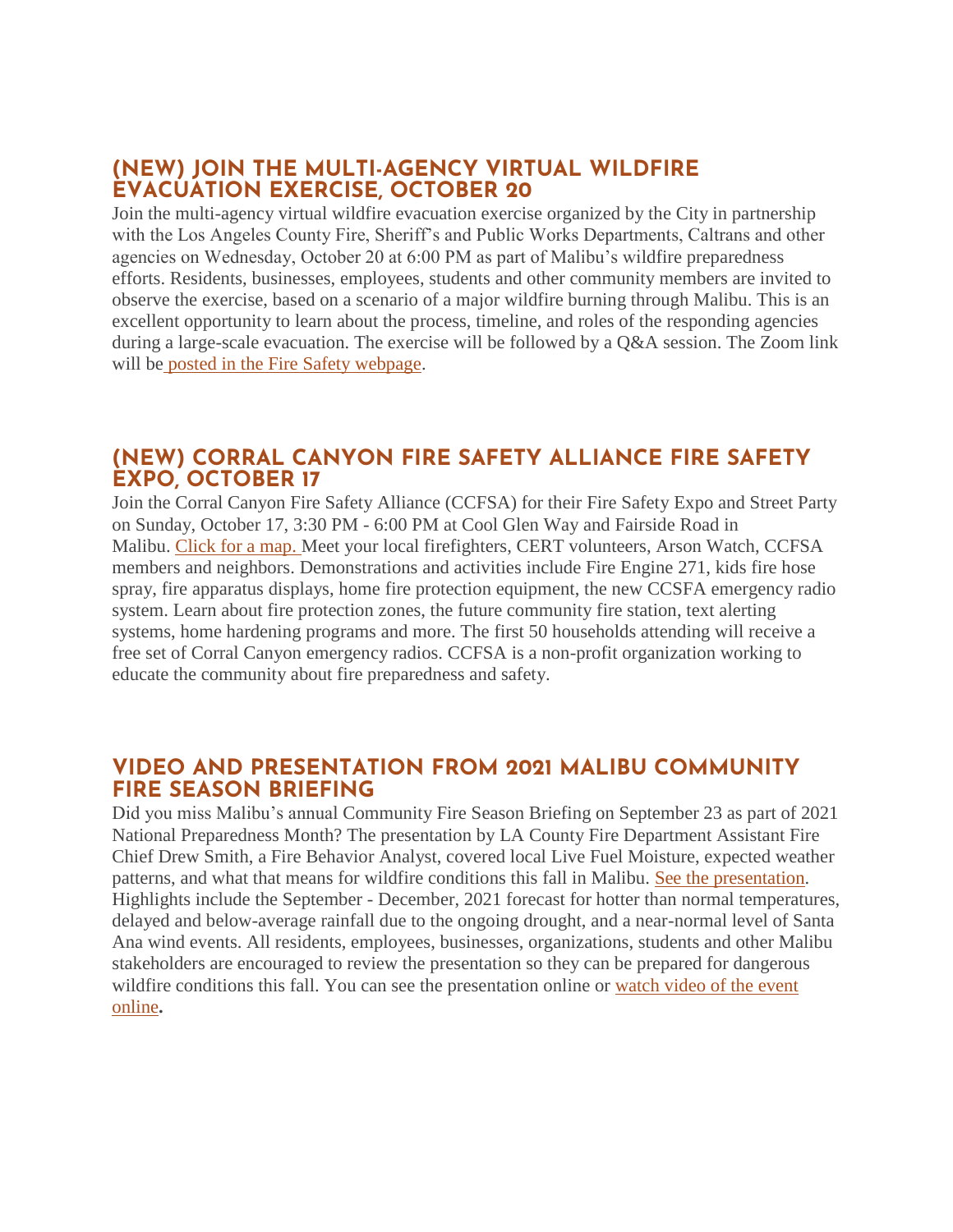#### **HOME WILDFIRE HARDENING SEMINAR AVAILABLE TO VIEW ONLINE**

Did you miss the virtual home wildfire hardening seminar the City offered on September 23 as part of National Preparedness Month? [You can watch it anytime online.](https://www.youtube.com/watch?v=vft8JoeJckY) Malibu's Fire Safety Liaison instructed residents about the dangers of flying embers that can rain down on a home and property during a wildfire, a leading cause of homes igniting and burning down during wildfires like the Woolsey Fire. If these embers land in receptive fuels or become lodged in something easily ignited on or near a house, like dry wood decking and fencing, dead vegetation, lawn furniture or uncovered attic vents, the home can burn down. The seminar demonstrated the simple and often inexpensive ways residents can harden and protect their home against the threat of flying embers ahead of time. [Watch the video.](https://www.youtube.com/watch?v=vft8JoeJckY)

### **PSPS TRAINING FOR SENIORS AND AT-RISK ADULTS, OCTOBER 21**

The City will provide free virtual trainings to help seniors and at-risk adults be prepared for Public Safety Power Shutoffs (PSPS) on Thursday, October 21, 3:00 PM. A free backup battery is available to participating Malibu residents who complete the training, a quiz and provide a copy of their photo ID. Limit one per household. The training is open to all, but the backup batteries are available only to Malibu residents. [RSVP for the free virtual training online.](https://www.eventbrite.com/o/city-of-malibu-16924309641)

### **WILDFIRE SEASON PREPAREDNESS - SCHEDULE YOUR HOME WILDFIRE HARDENING ASSESSMENT**

The City continues to offer its no-cost Home Ignition Zone Assessment Program for homeowners. The Fire Liaisons will visit your home and give you a checklist of simple, often inexpensive steps you can take to harden your home against flying embers, a major cause of homes igniting during wind-driven wildfires like the Woolsey Fire. To schedule an appointment or for help with wildfire preparedness, email [Firesafety@malibucity.org](mailto:Firesafety@malibucity.org) or call 310-456-2489, ext. 387 or [visit the Fire Safety webpage.](https://www.malibucity.org/952/Fire-Safety)

### **(NEW) PROPOSED MALIBU UNIFIED SCHOOL DISTRICT UPDATE - COUNTY MEETING, NOVEMBER 10**

On September 18, the Los Angeles County Office of Education's Committee on School District Organization concluded the preliminary public hearing on the City's petition to form an independent Malibu Unified School District and voted 8 to 2 to move the City's petition forward into the regular petition process. The County Committee will hold a public meeting on Wednesday, November 10, 6:00 PM, followed by a public hearing to review the feasibility report and vote on the City's petition. Details and the meeting link will be [posted on the webpage prior](https://www.malibucity.org/musd)  [to the meeting.](https://www.malibucity.org/musd) This will allow the City to demonstrate that its petition will substantially meet all nine of the criteria for school district organization established by the California Department of Education. For more background information, facts and FAQs, [visit the City's webpage.](https://www.malibucity.org/musd)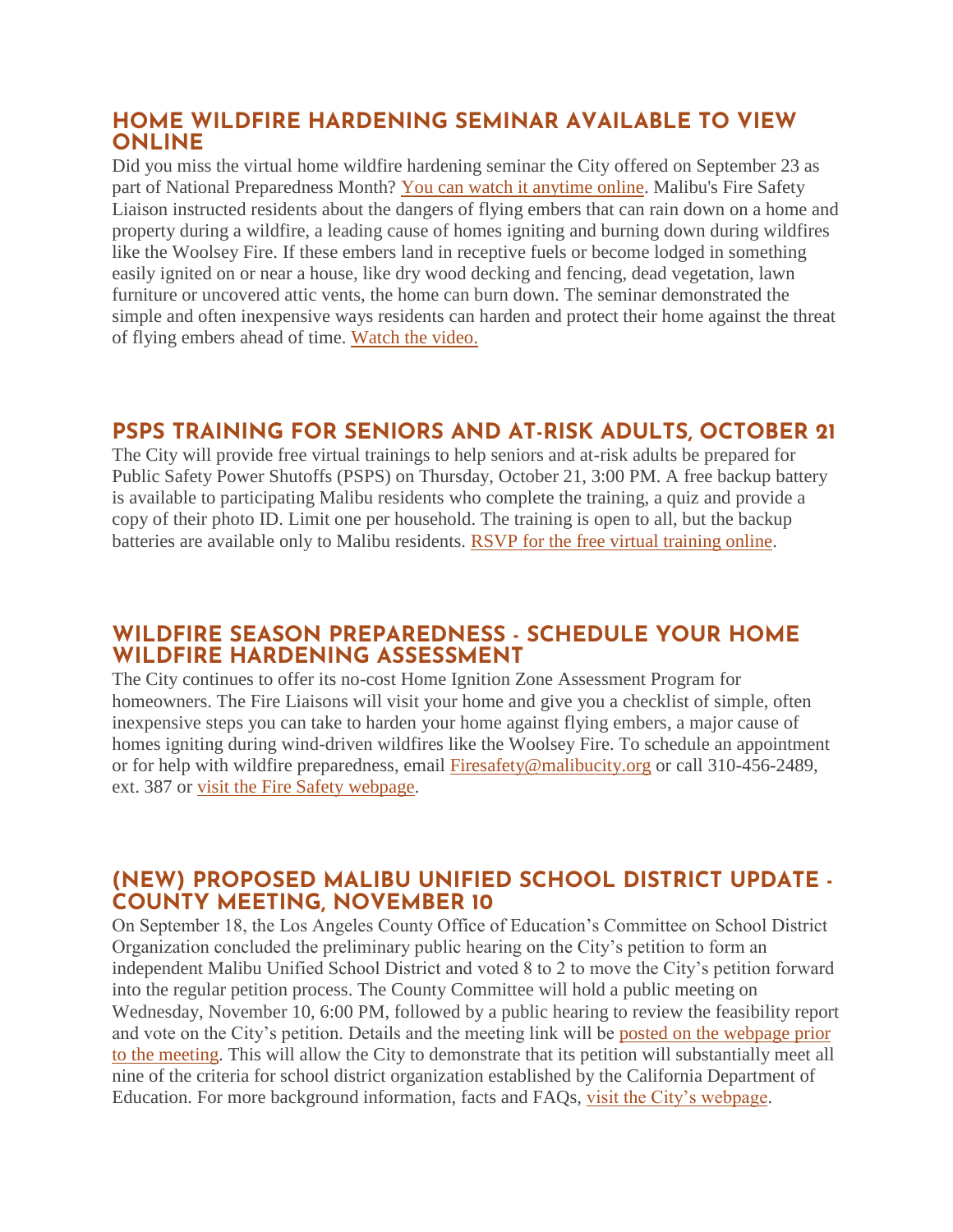### **(NEW) MALIBU REBUILDS – DEADLINE TO SUBMIT PLANNING VERIFICATION DEADLINE IS NOVEMBER 8**

The November 8, 2021 deadline to submit a Planning Verification (PV) application to rebuild nonconforming homes and structures without having to bring the structure into compliance or seek variances is fast approaching. Homeowners are encouraged to submit their PV applications prior to the November 8 deadline [or request an extension.](https://www.malibucity.org/DocumentCenter/View/27084/PLN-WF-Time-Extension-Request) Extensions may be granted by the Planning Commission when the request demonstrates that due to unusual circumstances, the deadline creates an undue hardship. [See the PV checklist.](https://www.malibucity.org/DocumentCenter/View/23370/Planning-Verification-Submittal-Checklist) To submit your PV application or to [submit your request for a time extension,](https://www.malibucity.org/DocumentCenter/View/27084/PLN-WF-Time-Extension-Request) contact the Rebuild Team at 310-456-2489, ext. 385 or email [Ashah@malibucity.org.](mailto:Ashah@malibucity.org)

### **(NEW) DARK SKY ORDINANCE HEARING NOVEMBER 1**

The Planning Commission will hold a public hearing on Monday, November 1 to consider amending the compliance deadlines of the Dark Sky Ordinance. On September 27, 2021, staff provided the City Council with a status update on the City's Dark Sky Ordinance. Although City staff started working with gas station owners on compliance with the Dark Sky Ordinance in 2019, commercial enforcement and outreach has been delayed to due the COVID-19 pandemic. Since the compliance deadlines have passed, staff recommended the Council process an amendment to the Dark Sky Ordinance to extend the compliance deadlines to bring existing outdoor lighting for commercial, residential and institutional zoning districts into compliance. The City Council directed staff to proceed with public hearings before the Planning Commission and City Council to amend the Ordinance. [See the notice](https://malibucity.org/DocumentCenter/View/28739/November-1-2021-Planning-Commission-Hearing) [for more details on the hearing.](https://malibucity.org/DocumentCenter/View/28739/November-1-2021-Planning-Commission-Hearing) [For more information](https://www.malibucity.org/darksky)  [about the ordinance, visit the webpage.](https://www.malibucity.org/darksky)

#### **PLANNING COMMISSION PUBLIC HEARING ON MALIBU INN MOTEL PROJECT, NOVEMBER 1**

The Planning Commission will hold a public hearing on the Malibu Inn Motel project on Monday, November 1. On September 8, the Planning Commission held a public hearing to consider the Malibu Inn Motel project environmental document and project entitlements, and the item was continued to November 1. The Commission requested a supplemental report from staff clarifying the project's required and proposed floor area ratio. The staff report will be [available](https://www.malibucity.org/agendacenter)  [on the website](https://www.malibucity.org/agendacenter) prior to the meeting. Based on the required entitlements and because no code amendments are required, the project only requires a hearing before Planning Commission. The project is subject to a local appeal period and is within the Appeal Jurisdiction of the California Coastal Commission. If the project is not appealed, the Planning Commission's decision will be final. For more information about the project, [visit the webpage.](https://www.malibucity.org/810/Malibu-Inn-Motel)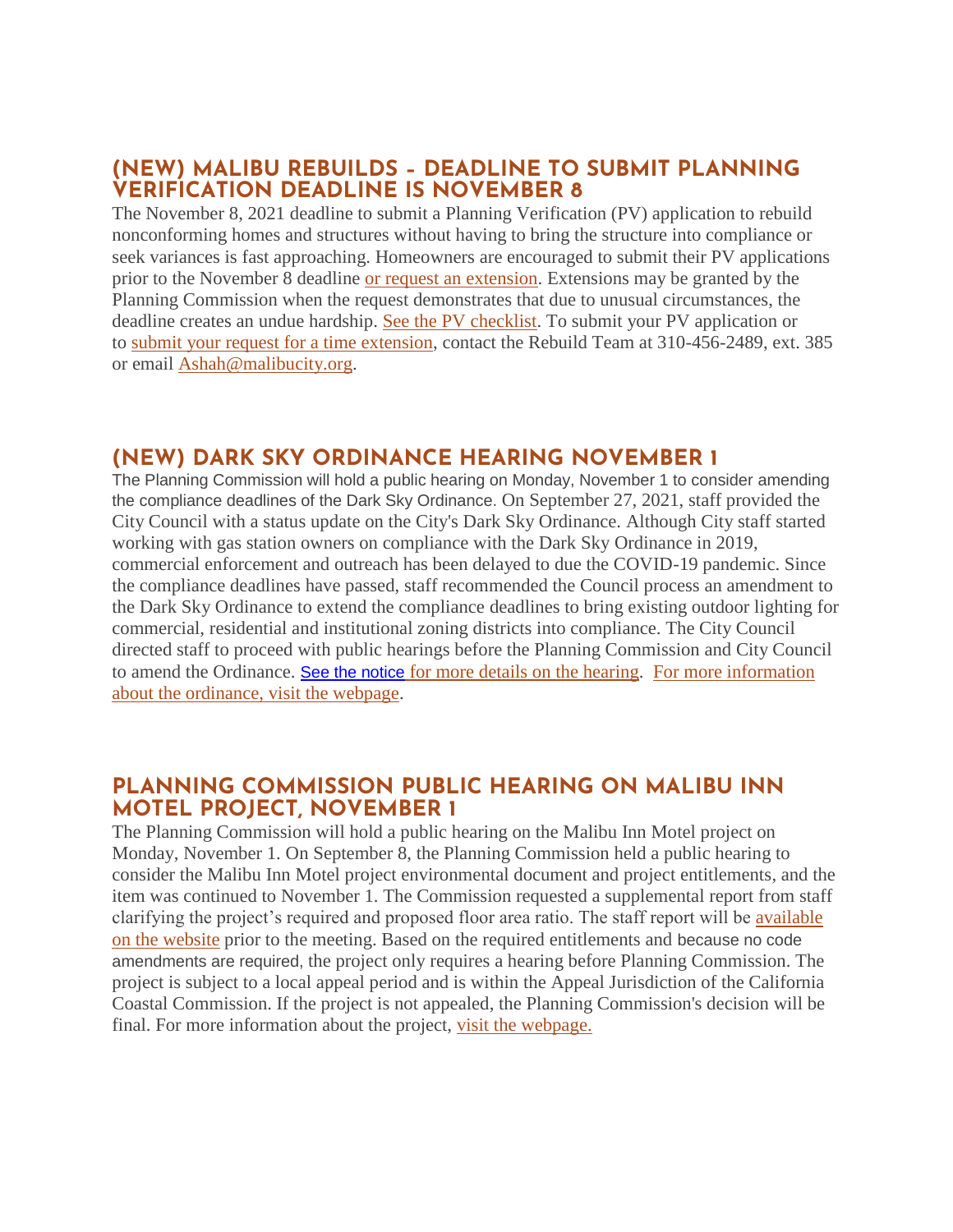#### **HOUSEHOLD HAZARDOUS WASTE & ELECTRONIC WASTE COLLECTION EVENT, OCTOBER 16**

Malibu residents can drop off used paint, motor oil, household chemicals, batteries, electronics and other materials to be safely and properly disposed of for free at the City's regular Household Hazardous Waste and Electronic Waste collection event on Saturday, October 16, 10:00 AM - 2:00 PM at City Hall in the upper parking lot. The [accepted materials are listed on the website.](https://www.malibucity.org/Calendar.aspx?EID=5701)

#### **(NEW) SEAWOLVES SWIM TEAM WINTER REGISTRATION OPENS OCTOBER 25**

Registration for the Winter session of the Malibu Seawolves Swim Team opens on Saturday, October 25, 8:00 AM. Workout groups are available for Ages 5-17 who complete a pre-requisite swim test. [To register and for more information, visit the webpage.](https://www.malibucity.org/register)

## **(NEW) POETRY WRITING WORKSHOP**

Malibu Poet Laureate Ann Buxie will conduct a poetry writing workshop on Saturday, October 16, at 11:00 AM. The virtual workshop will be held through Zoom and requires an RSVP from attendees. To RSVP or for more information, [visit the poetry web page](https://www.malibucity.org/poetry) or call 310-456-2489, ext. 350.

### **(NEW) VIRTUAL MALIBU LIBRARY SPEAKER SERIES**

Dr. Jessie Christiansen, an astrophysicist working at the NASA Exoplanet Science Institute at the California Institute of Technology, will present "Truth is Stranger Than Science Fiction" on Tuesday, November 2 at 7:00 PM. The Malibu Library Speaker Series will be held virtually [on](https://www.youtube.com/user/CityofMalibu/videos)  [the City's YouTube channel.](https://www.youtube.com/user/CityofMalibu/videos) RSVPs are not required. For more information, [visit the Malibu](https://malibucity.org/722/Malibu-Library-Speaker-Series)  [Library Speaker Series webpage](https://malibucity.org/722/Malibu-Library-Speaker-Series) or call 310-456-2489, ext. 350.

### **(NEW) FULL MOON HIKE AT CHARMLEE WILDERNESS PARK, OCTOBER 20**

The next Full Moon Hike at Charmlee Wilderness Park takes place on Wednesday, October 20, 5:30 PM. Hikers will learn about Malibu's rich nocturnal wildlife, landscape and lunar phases. The hike is free and open to all ages 14 and up. Pre-registration is required. To register or for more information [visit the webpage.](https://www.malibucity.org/register)

# **(NEW) SPECIAL EVENT PERMITS ISSUED FOR UPCOMING WEEK**